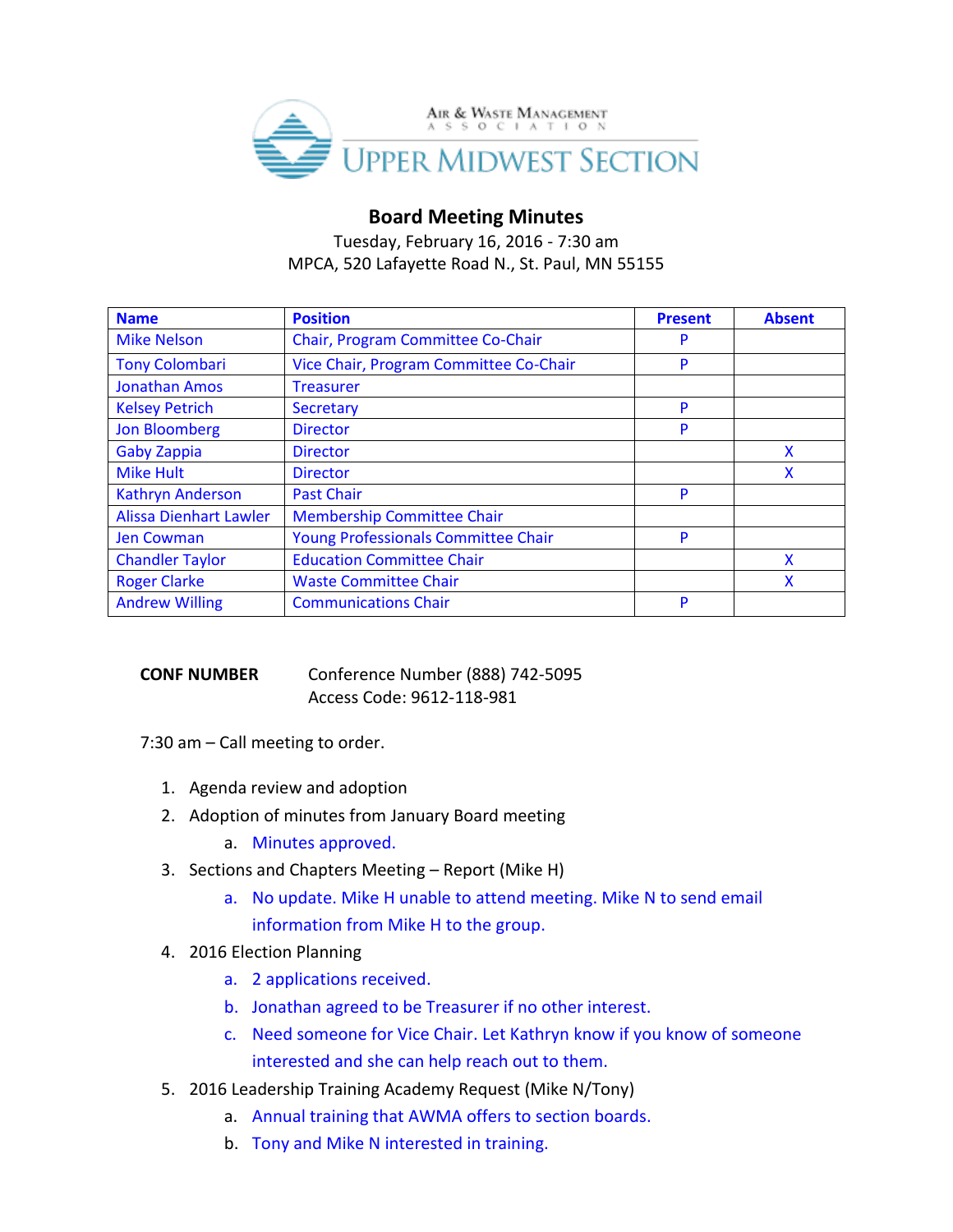- c. Board approved 1 person to attend and will check with Jonathan to understand if budget allows for two to attend this year.
- 6. Website Maintenance Account (Mike N/Andrew)
	- a. Proposed idea is to set aside a reoccurring budget each year for account to allow for Andrew to make updates in a more timely manner vs coming to board for approval each time.
	- b. Proposed to set \$600 towards account each year.
	- c. Approved by Board.
- 7. Programs Planning Update (See Attached) (Mike)
	- a. Surly YP event was successful last month. Location between Mpls and St. Paul was ideal.
	- b. September Legal Update/Legal 101
	- c. Hot Topics Update Supreme Court rulings, what's happening locally and why it's important. Maybe a panel? Early summer or wait until legislative session is over? July?
- 8. Treasurer's Report (Jonathan)
	- a. March Audit of finances, budget planning.
	- b. 2015 COE All financing is complete and should be finalized soon.
- 9. Waste Committee (Roger)
	- a. No update.
- 10. YP Committee (Jen)
	- a. Surly happy hour well attended event.
	- b. YP Committee Chair will be open next term as Jen plans to step down.
- 11. Communications Committee (Andrew)
	- a. Website maintenance account noted above.
	- b. Working with Alyssa on getting updated member list.
- 12. Membership Committee (Alissa)
	- a. Mike N received list from Nationals on member list.
	- b. If you see someone from your organization, send a renewal reminder.
- 13. Education Committee (Chandler)
	- a. Kathryn expressed interested in chair position.
- 14. COE
	- a. 2016 starting planning committee meetings in March.
	- b. To discuss spacing of planning meetings.
- 15. Other Business
	- a. Annual Report request soon
		- i. Due at end of March.
		- ii. Webinar on February 25<sup>th</sup>.
- 16. Wrap up Action Item Review
- 17. Future Meetings: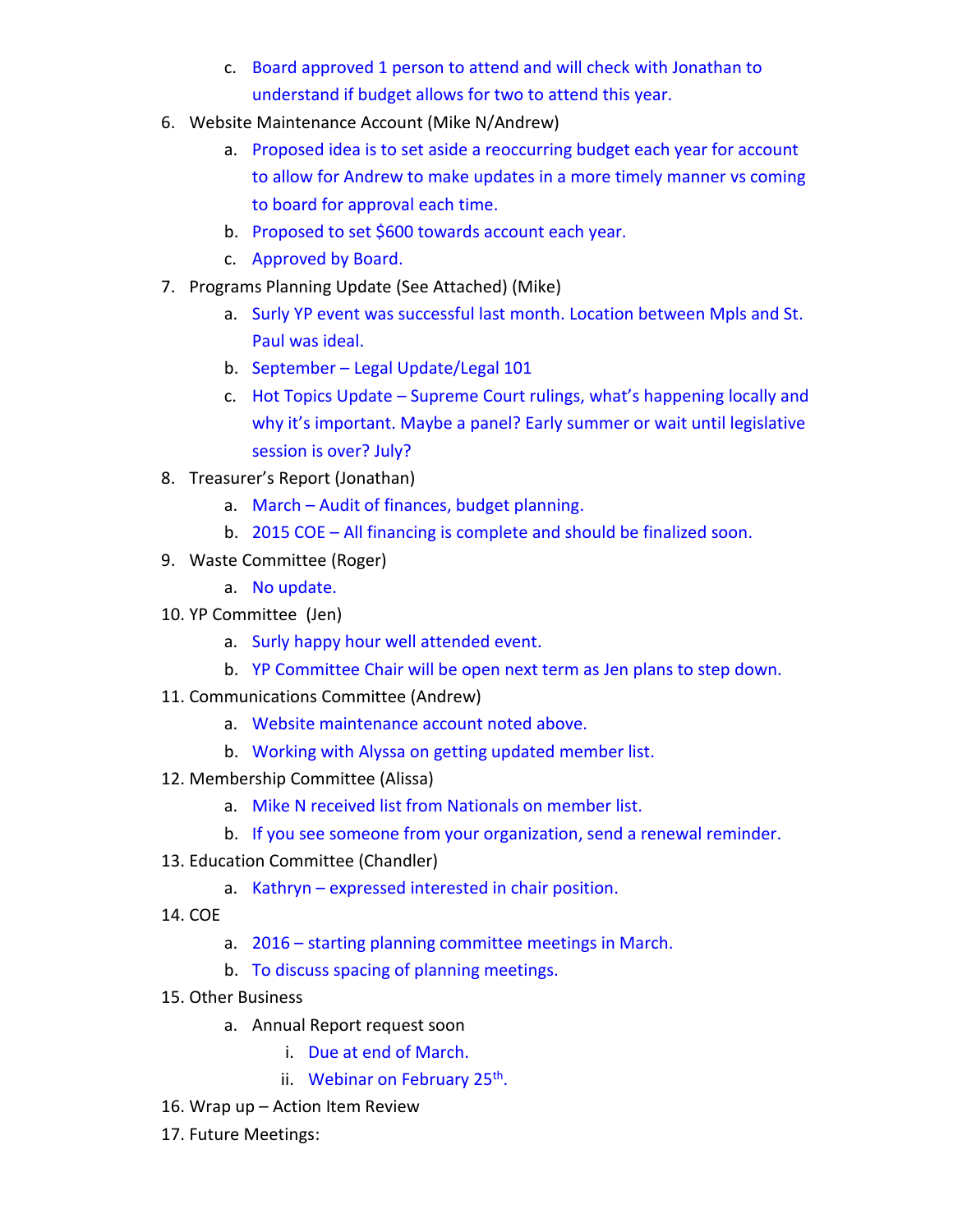AWMA UMS Board Meeting – March 15, 2016 – 7:30 am at the MPCA

18. Adjourn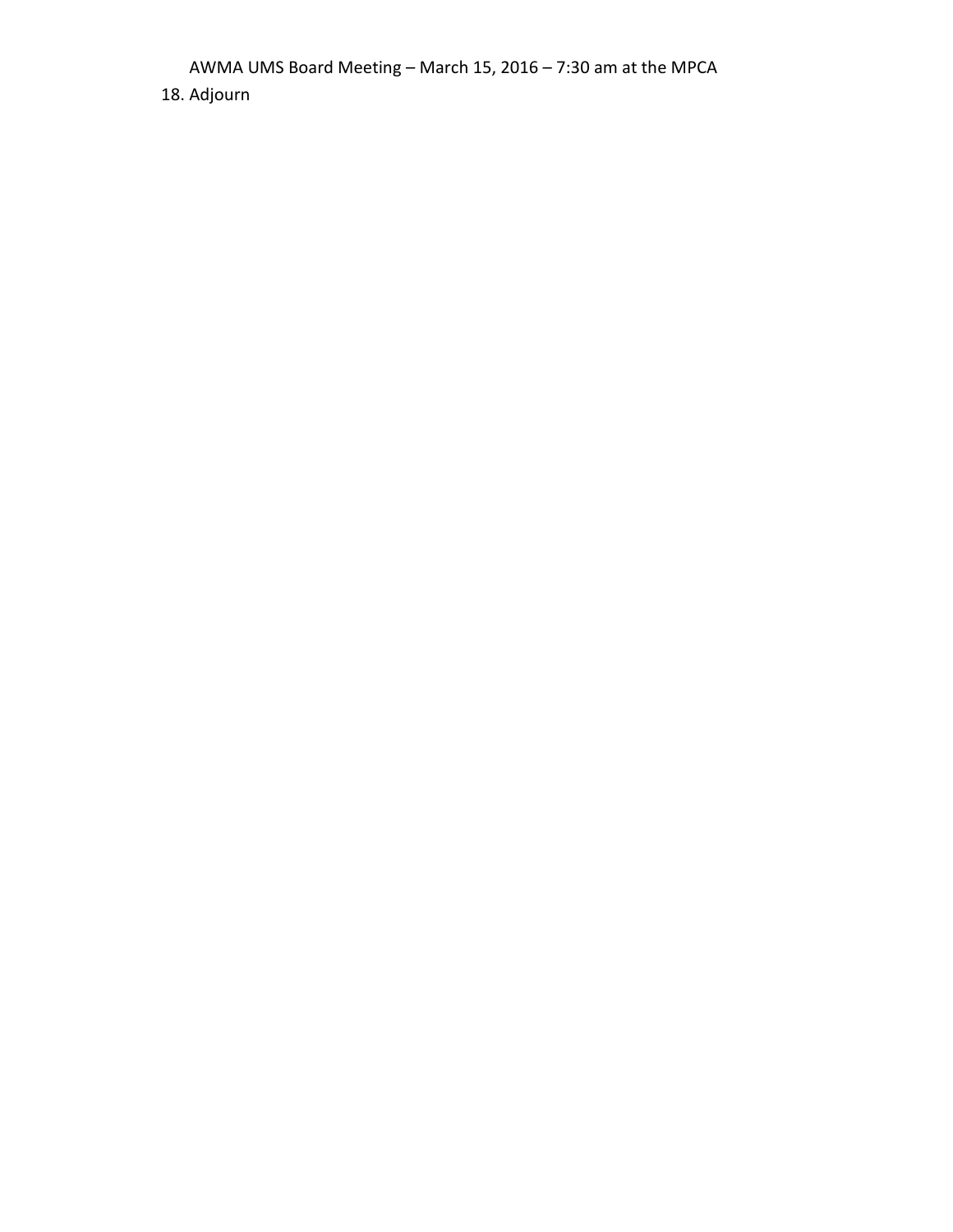## **A&WMA - UMS 2015/2016 Monthly Seminar/Activity Planning – Table of Events**

|                           |                 |                   |                      |            | <b>Planning</b> |                                  |                                  |
|---------------------------|-----------------|-------------------|----------------------|------------|-----------------|----------------------------------|----------------------------------|
| Event                     | <b>Type</b>     | Length            | Date                 | Lead       | <b>Teams</b>    | Content                          | <b>Comments</b>                  |
|                           |                 |                   | First webinar Feb    |            |                 |                                  |                                  |
| Condensable               |                 |                   | $4th$ 1-2:30 eastern |            |                 |                                  |                                  |
| particulate               |                 | 2 hours, 4        | - occurs for the     |            |                 |                                  | In full swing. Have ~50          |
| <b>Webinar series</b>     | Webinar         | part series       | next 3 weeks.        |            |                 |                                  | participants                     |
| Condensable               |                 |                   |                      |            |                 |                                  |                                  |
| particulate               | 4 <sup>th</sup> |                   |                      |            |                 |                                  | Will be at the Wilder, all folks |
| <b>Webinar series</b>     | webinar         | 2 hours           | May 20 12-2pm        |            |                 |                                  | have been informed of date.      |
|                           |                 |                   |                      |            |                 |                                  | Completed, get final numbers     |
|                           |                 |                   |                      |            |                 |                                  | from Roger. Was successful.      |
|                           |                 |                   |                      |            |                 |                                  | Content was a bit beyond         |
|                           |                 |                   |                      |            |                 |                                  | landfill (included water and     |
| <b>Landfill Operators</b> |                 |                   | February 12,         |            |                 |                                  | health/Safety). Maybe market     |
| Conference                | Seminar         | <b>Full Day</b>   | 2015                 | Roger      |                 |                                  | differently next year.           |
| Title V Permitting:       |                 |                   |                      |            |                 |                                  |                                  |
| Maximizing your           |                 |                   |                      |            | Gaby,           |                                  |                                  |
| Compliance                | Webinar         | 3-days            | March 17-19          | Tony       | Jonathan        |                                  | 8 participants                   |
|                           |                 |                   | Earth Day            |            |                 |                                  |                                  |
| Earth Day Clean-          |                 |                   | (Saturday, April     |            |                 |                                  |                                  |
| up                        | <b>YP Event</b> | $1/2$ day         | $18th$ )             | Jen        |                 |                                  | Completed                        |
| <b>Coal Combustion</b>    |                 |                   |                      |            |                 |                                  |                                  |
| Residue (CCR)             |                 |                   |                      |            |                 |                                  |                                  |
| Presentation              |                 |                   | August 27th          | Roger      | Mike N          |                                  | Location at MPCA.                |
|                           |                 |                   |                      |            |                 | Topic - Everything you wanted to |                                  |
|                           |                 |                   |                      | Jon $B$ ./ | Bill            | know about non-compliance, but   |                                  |
| Legal Workshop            | Seminar         | $\frac{1}{2}$ day | September 16         | Mike H.    | Hefner          | afraid to ask                    | Wilder Center (2-4:30 PM)        |
|                           |                 |                   |                      |            |                 |                                  |                                  |
| 5K Run                    | <b>YP Event</b> | 10am              | Sat. Sept 26         | Katie Swor |                 |                                  | Surly Loppet - Theo Wirth Park   |
| <b>Industrial Boiler</b>  |                 |                   |                      |            |                 |                                  |                                  |
| <b>MACT Lunch and</b>     | Lunch           |                   |                      | Jonathan/  |                 |                                  | MN Council for Nonprofits -      |
| Learn                     | seminar         | 2 hours           | October 7            | Tony       |                 |                                  | <b>Mpls</b>                      |
| <b>YP Leadership</b>      |                 |                   |                      |            |                 |                                  | Discuss articles regarding       |
| Case Study Happy          |                 |                   |                      |            |                 |                                  | <b>Mount Everest</b>             |
| Hour                      | <b>YP Event</b> | 2 hours           | October 26           | <b>Jen</b> |                 |                                  | Location: The Liffey             |
|                           |                 |                   | Wednesday, Nov       |            |                 |                                  | <b>Minneapolis Convention</b>    |
| COE                       |                 |                   | 4                    |            |                 |                                  | Center                           |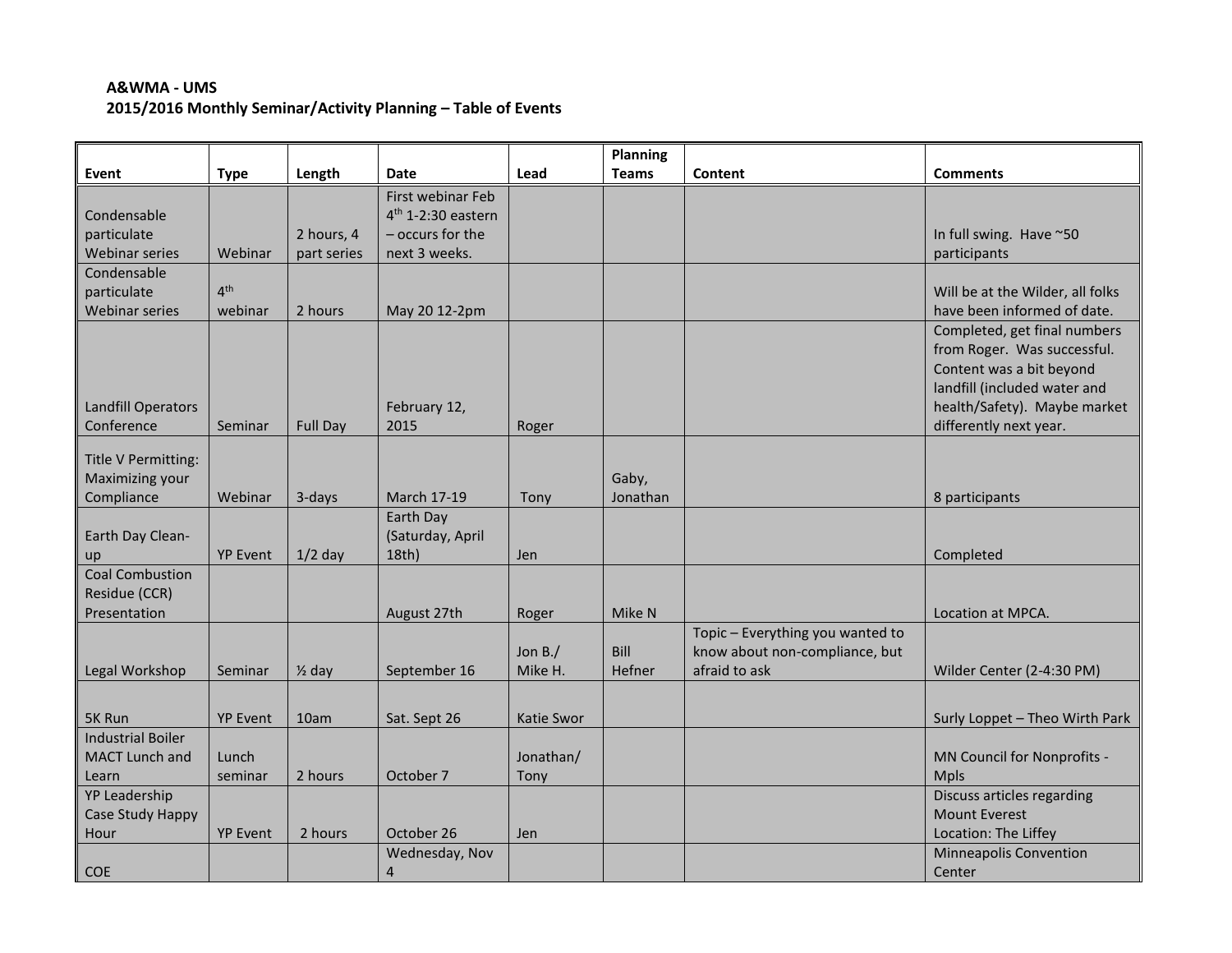|                        |                 |                 |                   |             | Planning     |                                     |                                  |
|------------------------|-----------------|-----------------|-------------------|-------------|--------------|-------------------------------------|----------------------------------|
| Event                  | <b>Type</b>     | Length          | Date              | Lead        | <b>Teams</b> | Content                             | <b>Comments</b>                  |
| YP Event - Happy       |                 |                 |                   |             |              |                                     |                                  |
| Hour                   | <b>YP Event</b> | Evening         | February 3, 2016  | Jen         |              |                                     | Location: Surly                  |
|                        |                 |                 |                   |             |              | organized to provide Minnesota's    |                                  |
| SWANA/AWMA             |                 |                 |                   |             |              | certified landfill operators with   |                                  |
| 2016 Landfill          |                 |                 |                   |             |              | training on current and relevant    | Click here to view the agenda    |
| Operator               |                 | $7:00$ am $-$   | February 16,      |             |              | topics pertaining to the operation  | Located in St. Cloud. Anticipate |
| Conference             | Seminar         | 3:00 pm         | 2016              | Roger       |              | of modern land disposal facilities. | 100 participants.                |
|                        |                 |                 |                   |             |              |                                     | Arranging for speaker from       |
| Vapor Intrusion        |                 |                 |                   |             |              |                                     | Wenck and MPCA. Location:        |
| Conference             | Seminar         | 2 hours         | March             | Katie/Roger |              |                                     | MPCA Board Room.                 |
|                        |                 |                 | Anticipate around |             |              |                                     | Waiting on update from City of   |
|                        |                 |                 | Earth Day (April  |             |              |                                     | St. Paul on Earth Day event      |
| <b>YP Event</b>        | <b>YP Event</b> | Evening         | 22)               | Jen         |              |                                     | date.                            |
|                        |                 |                 |                   |             |              |                                     |                                  |
|                        |                 |                 |                   |             |              |                                     |                                  |
| <b>POTENTIAL IDEAS</b> |                 |                 |                   |             |              |                                     |                                  |
|                        |                 |                 |                   |             |              | Similar to Midwest Environmental    |                                  |
|                        |                 |                 |                   |             |              | Compliance Conference (given in     |                                  |
|                        |                 |                 |                   |             |              | Oct. 2015) with additional topic    |                                  |
| <b>EPA Speaker</b>     | Seminar         |                 |                   | Mike        |              | questions                           |                                  |
|                        |                 |                 |                   |             |              |                                     | Location at 3M Innovation        |
|                        |                 |                 |                   |             |              |                                     | Center.                          |
|                        |                 |                 |                   |             |              |                                     | Event may be on hold because     |
|                        |                 |                 |                   |             |              |                                     | of national's budget concerns.   |
|                        |                 |                 |                   |             |              |                                     |                                  |
|                        |                 |                 |                   |             |              |                                     | Jen has recommend to focus       |
|                        |                 |                 |                   |             |              |                                     | on developing student events     |
| YP Event - with        |                 |                 |                   |             |              |                                     | vs this event due budget         |
| <b>Nationals</b>       | <b>YP Event</b> | <b>Full Day</b> |                   | Jen         |              |                                     | concerns and interest level.     |
|                        |                 |                 |                   |             |              |                                     | Students requested a tour of     |
|                        |                 |                 |                   |             |              |                                     | FHR facility, but may consider   |
|                        |                 |                 |                   |             |              |                                     | combining with the SKB Tour      |
| YP Event - Tour        | <b>YP Event</b> |                 | March/February    | Jen         |              |                                     | listed below.                    |
|                        |                 |                 |                   |             |              |                                     | Moved out to next year. Other    |
| <b>MN Waste</b>        |                 |                 |                   |             | Mike         |                                     | options for suggested tours      |
| Management -           |                 |                 |                   |             | Nelson       |                                     | include:                         |
| Tour?                  |                 |                 |                   |             | (Peder       |                                     | HERC, Great River Energy,        |
| Or SKB Tour            | <b>YP Event</b> |                 | 2016              | Jen/Roger   | Sandhei)     |                                     | Newport Facility.                |